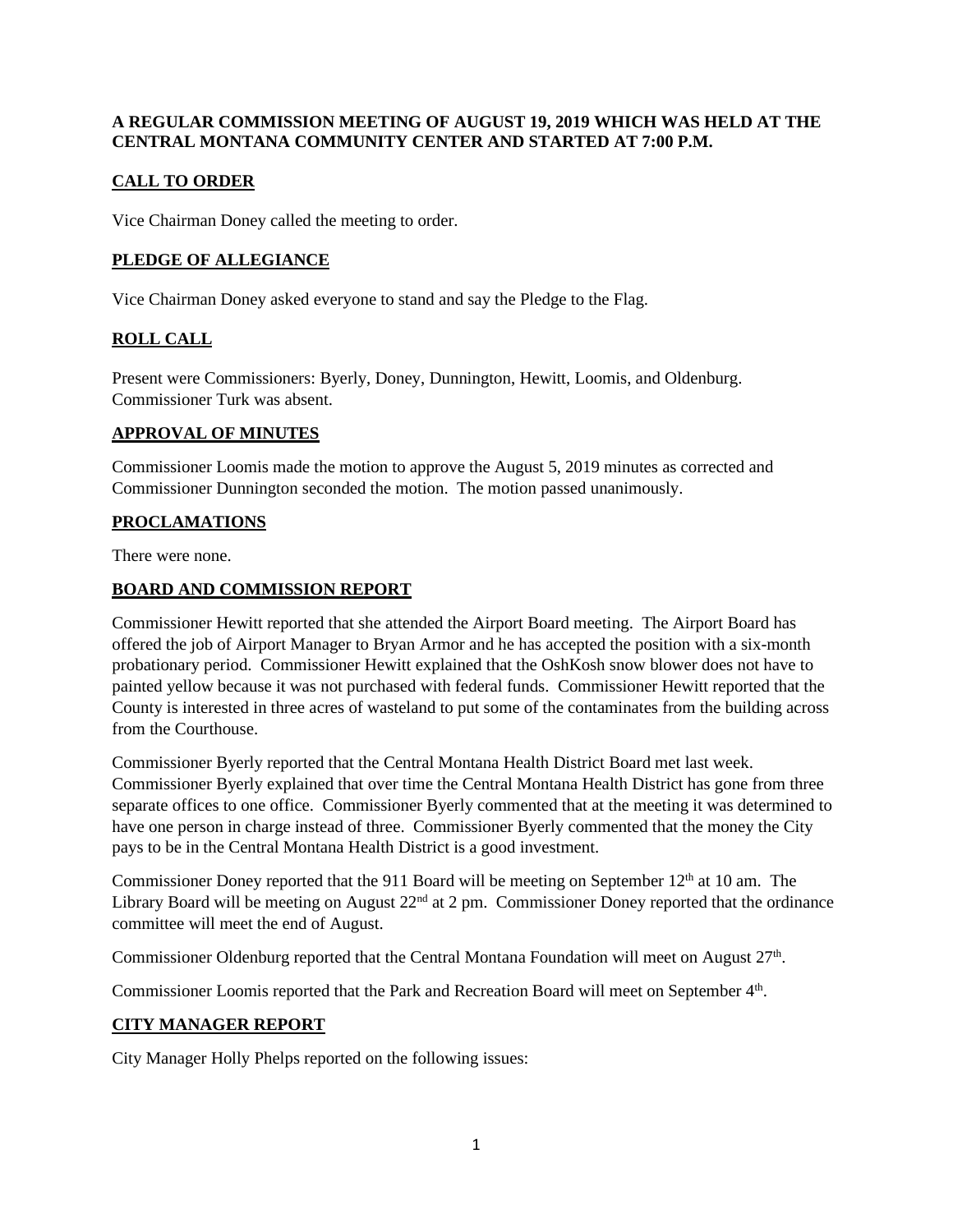The swimming pool is still open, and the swim hours have changed. The last day the swimming pool will be open is August  $31<sup>st</sup>$ . The splash deck will be open until the temperatures cool down.

The Small Wonder expansion to St. Leo's is currently on hold. Following a recent inspection, the State Inspector has asked for more information from a design professional and is requiring the installation of sprinkler. The Fire Department is working on getting some clarification on the process to move forward and the requirements of the DPHHS. The City will meet with Small Wonder later this month to discuss the options that exist for expanding daycare in our community.

City Manager Phelps reported that Ms. Cathy Barta has resigned from her position with the City of Lewistown. She will be missed but her organization has left the department able to move forward with very little impact to the public and current employees. The City Manager is currently looking at the needs of the City and may propose organizational changes that better meet the City's needs new and in the future.

The Parks and Recreation Department are currently conducting interviews for the Trails Coordinator. The seasonal and current staff are helping to maintain the trails and hope to have someone in the position soon.

The Street Improvement Project is underway. Century Construction has set up a recording that provides up to date information regarding the schedule for upcoming work. That number is 535-1300 and gives the schedule and location of work. The Public Works Department is working with them to prep streets and make sure that h e vehicles are moved prior to repairing these roads. If you receive questions regarding this work. Please refer them to the phone number.

Commissioner Doney asked if education information would be distributing for the Chokecherry weekend regarding no animals at the festival.

## **PUBLIC COMMENT – on non-agenda items**

There were none.

## **CONSENT AGENDA**

Commissioner Hewitt made the motion to approve the consent agenda and Commissioner Oldenburg seconded the motion. The motion passed unanimously. The consent agenda was the acknowledgement of the claims that have been paid for August 1, 2019 to August 14, 2019 for a total of \$385,358.62.

#### **REGULAR AGENDA – Resolutions, Ordinances & Other Action Items:**

1. Discussion and action on authorizing the City Manager to sign a H Street Utility easement for CJ & Mandi Bailey

City Manager Phelps explained that this is a utility easement between the City of Lewistown and the Baileys. City Manager Phelps explained that this is to continue the 20-foot-wide utility easement, which allow the water and sewer to be outside of the driving service. The developers have negotiated all the terms. Commissioner Byerly made the motion to authorize the City Manager to sign a H Street Utility easement for CJ & Mandi Bailey and Commissioner Loomis seconded the motion. Commissioner Doney asked for comments from the audience and Commission. There being none, the question was called for and the motion passed unanimously.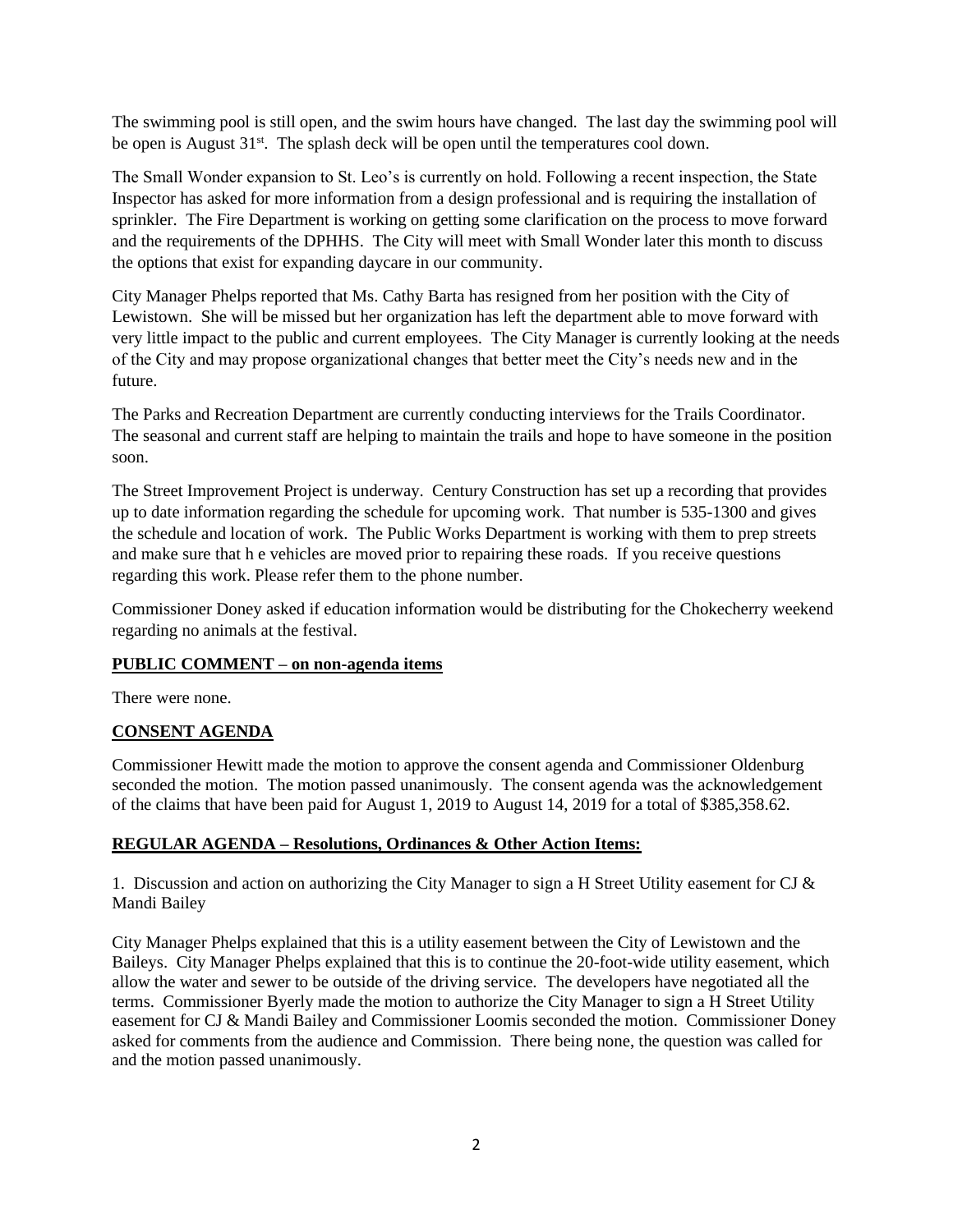2. Discussion and action on the City's contribution to the Library for fiscal year 2019-2020

City Manager Phelps explained that as part of the preliminary budget the increase of 14.5% to the Library was included in the budget. City Manager Phelps reported that the Library does have about \$17,000 cash carry forward. City Manager Phelps stated with the cash carry forward, 14.5% increase in contribution and the proposed expenditures presented the City would be meeting the entire employment costs. City Manager Phelps further explained that she is recommending that monthly transfers be done instead of a one-time allocation. City Manager Phelps would like to try this for one year and see how it works. Commissioner Doney explained that an inter local agreement between the City and Library has been discussed and her vision was the financial part and expand into other areas throughout the year. Further discussion followed. Commissioner Byerly asked if the City is now taking over 100% of the payroll cost of the Library. Commissioner Byerly stated that this has not been talked about before. Library Director Buehler stated that is correct. City Manager Phelps explained that if the City could have something from the Library Board expressing their willingness to move forward with an agreement with the understanding that it is for the current level of staffing. Library Director Buehler asked if it is a staffing number or a dollar amount. Commissioner Byerly stated it is a dollar amount for him. Commissioner Doney commented that the goal was to not have to fight this battle every year. Commissioner Doney stated that she would like to see the agreement as soon as possible. Commissioner Byerly made the motion to approve the Library contribution from the City for 2019-2020 in the amount of \$254,377 and a \$5,000 transfer to the Library depreciation account and by January  $1<sup>st</sup>$  a memorandum of understanding is approved between the City of Lewistown and the Lewistown Library Board outlining the financial relationship and somehow reflect the City's commitment to cover the Library employment costs and Commissioner Hewitt seconded the motion. Library Board Chairman Mary Frieze commented that this agreement is a great way to get the City and Library to work more closely together. Library Director Buehler thanked the Commission. Commissioner Doney asked for comments from the audience and Commission. There being none, the question was called for and the motion passed unanimously.

3. Discussion and action on approving the 2019 - 2022 Fire Department Bargaining agreement

This was removed from the agenda.

4. Discussion and action on approving the 2019-2020 annual plan for the Tax Increment Finance District

City Manager Phelps explained that this the annual plan and budget for the Tax Increment Finance and Targeted Economic Development District. City Manager Phelps stated that currently there are no funds for the TEDD and the board will be working with the City to get the grocery store added to the TEDD. Commissioner Oldenburg stated that she admires what the board is doing and the improvement of the store fronts is very positive. Commissioner Oldenburg made the motion approve the 2019-2020 annual plan for the Tax Increment Finance District and Commissioner Dunnington seconded the motion. Commissioner Doney asked for comments from the audience and Commission. There being none, the question was called for and the motion passed unanimously.

5. Discussion and action on approving Resolution No. 3999, a resolution stating the intention of the City Commission to amend the 2018-2019 budget of the City of Lewistown

Finance Officer Nikki Brummond explained that she is asking the Commission to approve the Resolution so that she can publish for a public hearing for a budget amendment on the 2018-2019 budget. Commissioner Loomis made the motion to approve Resolution No. 3999, a resolution stating the intention of the City Commission to amend the 2018-2019 budget of the City of Lewistown and Commissioner Hewitt seconded the motion. Commissioner Doney asked for comments from the